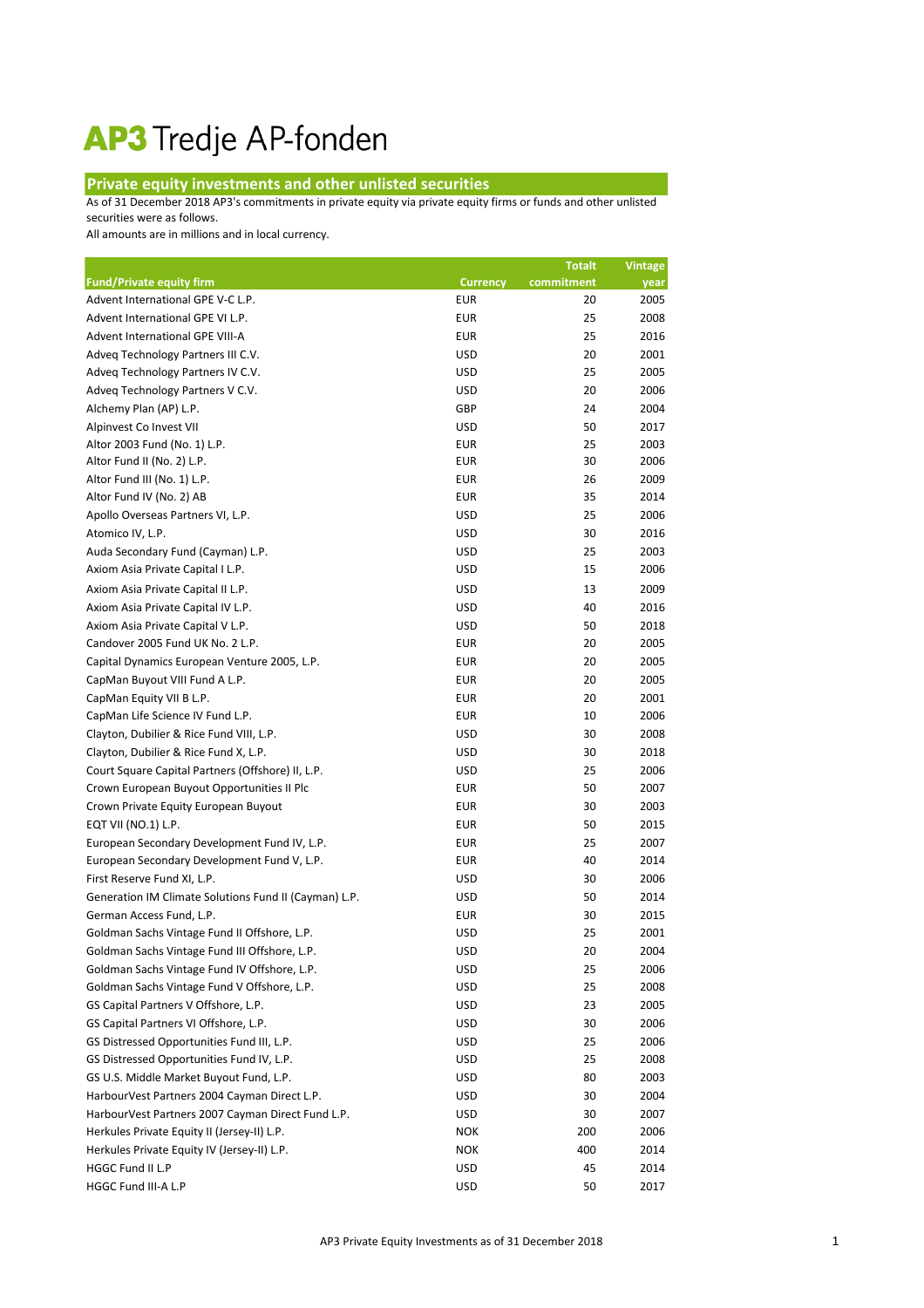|                                                                                     |                          | <b>Totalt</b> | <b>Vintage</b> |
|-------------------------------------------------------------------------------------|--------------------------|---------------|----------------|
| <b>Fund/Private equity firm</b>                                                     | <b>Currency</b>          | commitment    | year           |
| Highstar Capital III Prism Fund, L.P.                                               | <b>USD</b>               | 30            | 2007           |
| HIPEP IV - European Venture Partnership L.P.                                        | <b>EUR</b>               | 20            | 2001           |
| Impilo AB Investment Pool 1, L.P.                                                   | <b>SEK</b>               | 350           | 2017           |
| InnKap 3 Partners Sweden KB                                                         | <b>EUR</b>               | $\mathbf{1}$  | 2000           |
| InnKap 4 Partners L.P.                                                              | <b>EUR</b>               | 20            | 2006           |
| Kelso Investment Associates IX, L.P.                                                | <b>USD</b>               | 50            | 2015           |
| Kelso Investment Associates VII, L.P.                                               | <b>USD</b>               | 25            | 2004           |
| Kelso Investment Associates VIII, L.P.                                              | <b>USD</b>               | 30            | 2007           |
| Keyhaven Capital Partners I, L.P.                                                   | <b>EUR</b>               | 23            | 2003           |
| Keyhaven Capital Partners II, L.P.                                                  | <b>EUR</b>               | 25            | 2006           |
| Keyhaven Capital Partners III, L.P.                                                 | <b>EUR</b>               | 20            | 2009           |
| Khosla Ventures VI, L.P.                                                            | <b>USD</b>               | 20            | 2018           |
| Levine Leichtman Capital Parterns Co Investment Fund                                | <b>USD</b>               | 50            | 2015           |
| Levine Leichtman Capital Parterns VI, L.P.                                          | <b>USD</b>               | 50            | 2017           |
| Lexington Capital Partners VI-B (Offshore), L.P.                                    | <b>USD</b>               | 30            | 2005           |
| Litorina Kapital III L.P.                                                           | <b>SEK</b>               | 150           | 2007           |
| MCP Opportunity Secondary Program III, L.P.                                         | <b>EUR</b>               | 25            | 2015           |
| New Mountain Partners IV L.P.                                                       | <b>USD</b>               | 50            | 2014           |
| New Mountain Partners V L.P.                                                        | <b>USD</b>               | 50            | 2017           |
| Newbury Equity Partners I (Cayman), L.P.                                            | <b>USD</b>               | 30            | 2006           |
| Newbury Equity Partners II, L.P.                                                    | <b>USD</b>               | 25            | 2010           |
| Newbury Equity Partners IV, L.P.                                                    | <b>USD</b>               | 50            | 2017           |
| Northzone VII L.P.                                                                  | <b>EUR</b>               | 25            | 2014           |
| Northzone VIII L.P.                                                                 | <b>EUR</b>               | 25            | 2016           |
| Oak Hill Capital Partners II (Cayman), L.P.                                         | <b>USD</b>               | 25            | 2004           |
| Oak Hill Capital Partners III, L.P.                                                 | <b>USD</b>               | 30            | 2007           |
| Oak Hill Capital Partners IV, L.P.                                                  | <b>USD</b>               | 50            | 2017           |
| Pacific Equity Partners V-C                                                         | <b>AUD</b>               | 50            | 2015           |
| Pantheon Asia Fund IV Ltd                                                           | <b>USD</b>               | 15            | 2006           |
| Pantheon Asia Fund V, L.P.                                                          | <b>USD</b>               | 15            | 2007           |
| PineBridge Vantage Capital, L.P.                                                    | <b>USD</b>               | 30            | 2005           |
| Priveg Investment Fund III KB                                                       | SEK                      | 200           | 2005           |
| RCP Fund IV Feeder, Ltd                                                             | <b>USD</b>               | 15            | 2006           |
| RCP Fund IX Feeder, Ltd                                                             | <b>USD</b>               | 25            | 2014           |
| RCP Fund V Feeder, Ltd                                                              | <b>USD</b>               | 15            | 2007           |
| RCP Fund VI Feeder, Ltd                                                             | <b>USD</b>               | 15            | 2008           |
| RCP Fund VII Feeder, Ltd                                                            | <b>USD</b>               | 15            | 2009           |
| RCP Fund X Feeder, L.P.                                                             | <b>USD</b>               | 25            | 2015           |
| RCP Fund XII EU Feeder, SCSP                                                        | <b>USD</b>               | 25            | 2018           |
| Rhône Offshore Partners II L.P.                                                     | <b>USD</b>               | 20            | 2002           |
| Sixth Cinven Fund                                                                   | <b>EUR</b>               | 30            | 2016           |
| <b>Standout Capital I AB</b>                                                        | <b>SEK</b>               | 200           | 2016           |
| StepStone International Investors II L.P.                                           | <b>EUR</b>               | 20            | 2004           |
| Sustainable Technologies Fund I L.P.                                                | <b>EUR</b>               | 15            | 2007           |
| Sway Ventures Fund II Cayman, L.P.                                                  | <b>USD</b>               | 30            | 2018           |
| Swedestart Tech KB                                                                  | <b>SEK</b>               | 80            | 2000           |
| The Rise Fund L.P.                                                                  | <b>USD</b>               | 50            | 2018           |
| Top Tier Venture Capital II Int Ltd                                                 | <b>USD</b>               | 30            | 2002           |
| Top Tier Venture Capital III Int Ltd                                                | <b>USD</b>               | 30            | 2005           |
| Top Tier Venture Capital IV Int Ltd                                                 | <b>USD</b>               | 30            | 2007           |
| Trilantic Capital Partners VI Parallel (North America) L.P.                         | <b>USD</b>               | 50            | 2018           |
| Valedo Partners Fund I AB                                                           | <b>SEK</b>               | 200           | 2006           |
| Warburg Pincus Private Equity VIII, L.P.                                            | <b>USD</b>               | 35            | 2001           |
| Warburg Pincus Private Equity IX, L.P.                                              | <b>USD</b>               | 30            | 2005           |
| Warburg Pincus Private Equity X, L.P.                                               | <b>USD</b>               | 30            | 2007           |
| Warburg Pincus Private Equity XI, L.P.<br>Warburg Pincus Private Equity XII-E, L.P. | <b>USD</b><br><b>USD</b> | 50<br>45      | 2013<br>2015   |
| Welsh, Carson, Anderson & Stowe XII L.P.                                            | <b>USD</b>               | 50            | 2015           |
| VenCap 10 US Class Ltd                                                              | <b>USD</b>               | 22            | 2004           |